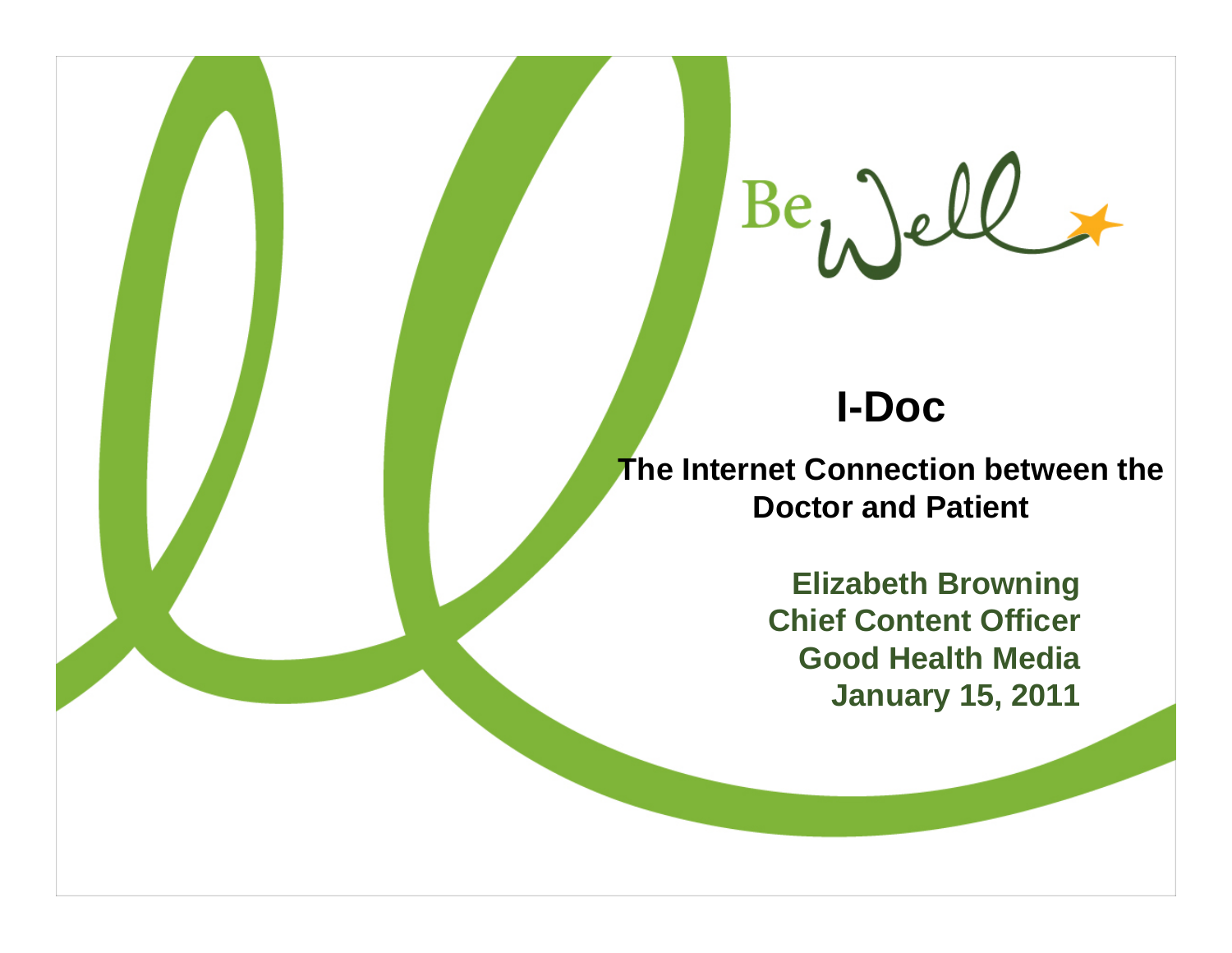# **The Physician/Patient Relationship – Online**

### **Five Innovations**

- ●The App Era
- ●Hand Held Healthcare
- ●The Analyst
- ●The Outside In Factor
- ●Social Networks

### **Our Experience**

- ●Women as Influencers
- ●Shift to Video

### **The New Need**

 $\bullet$ 40 Million More in the Waiting Room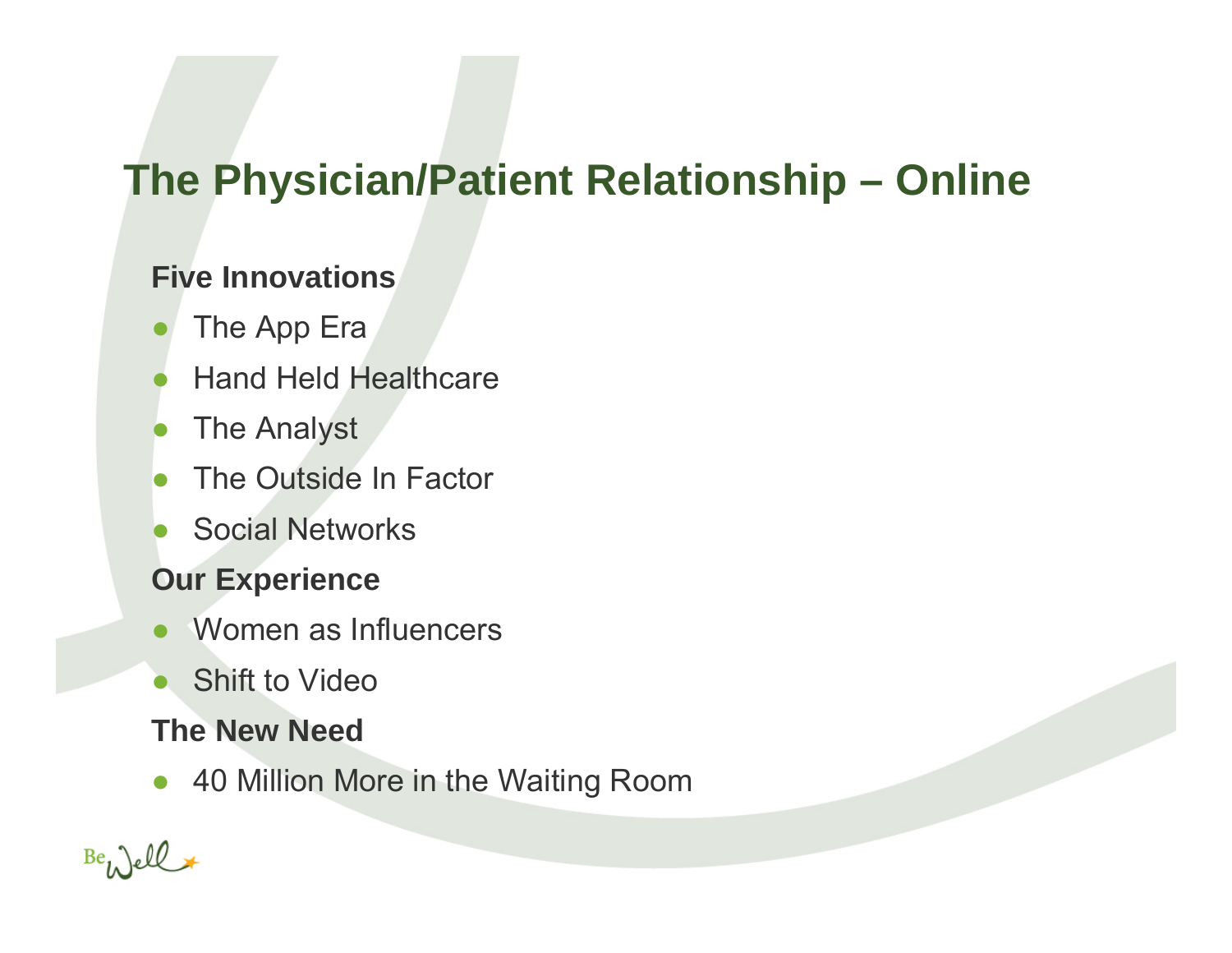## **Where People Get Health Information**



Be well

Source Prospective Report 2010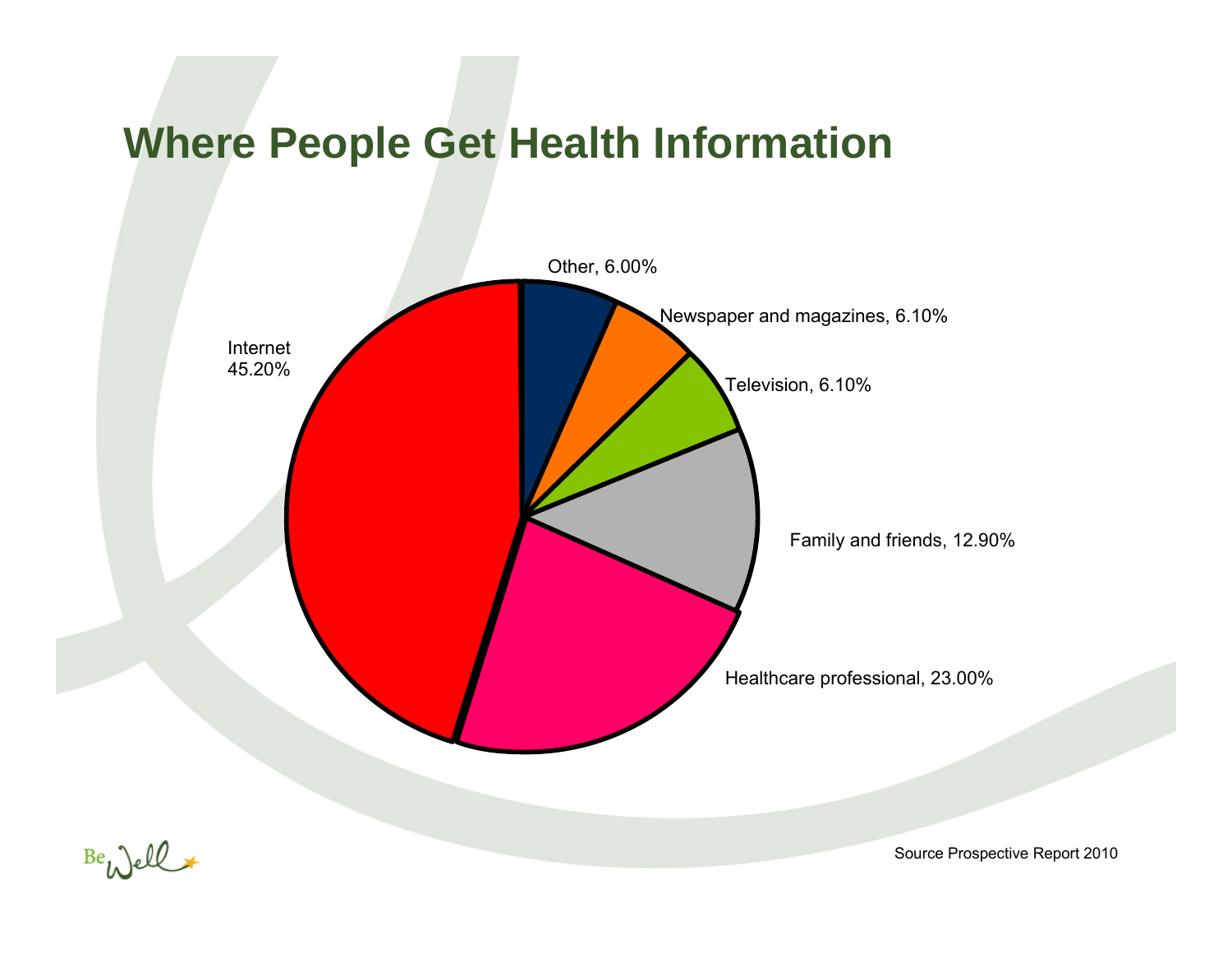### **More Than One Million New Articles Each Day**

Any type of message, communication or media that is created by individuals, distributed and archived online, and freely accessible to anyone for informational or entertainment purposes. Fastest growing segment of the Web and no one is monitoring the content for accuracy.

> **Blogs Video/Graphics Social NetworksNewsgroups Discussion ForumsProduct ReviewsPersonal Web Pages**

**44% of U.S. online adults are content creators**

**More than 50 million read a blog each day.** 

**(Pew Research)**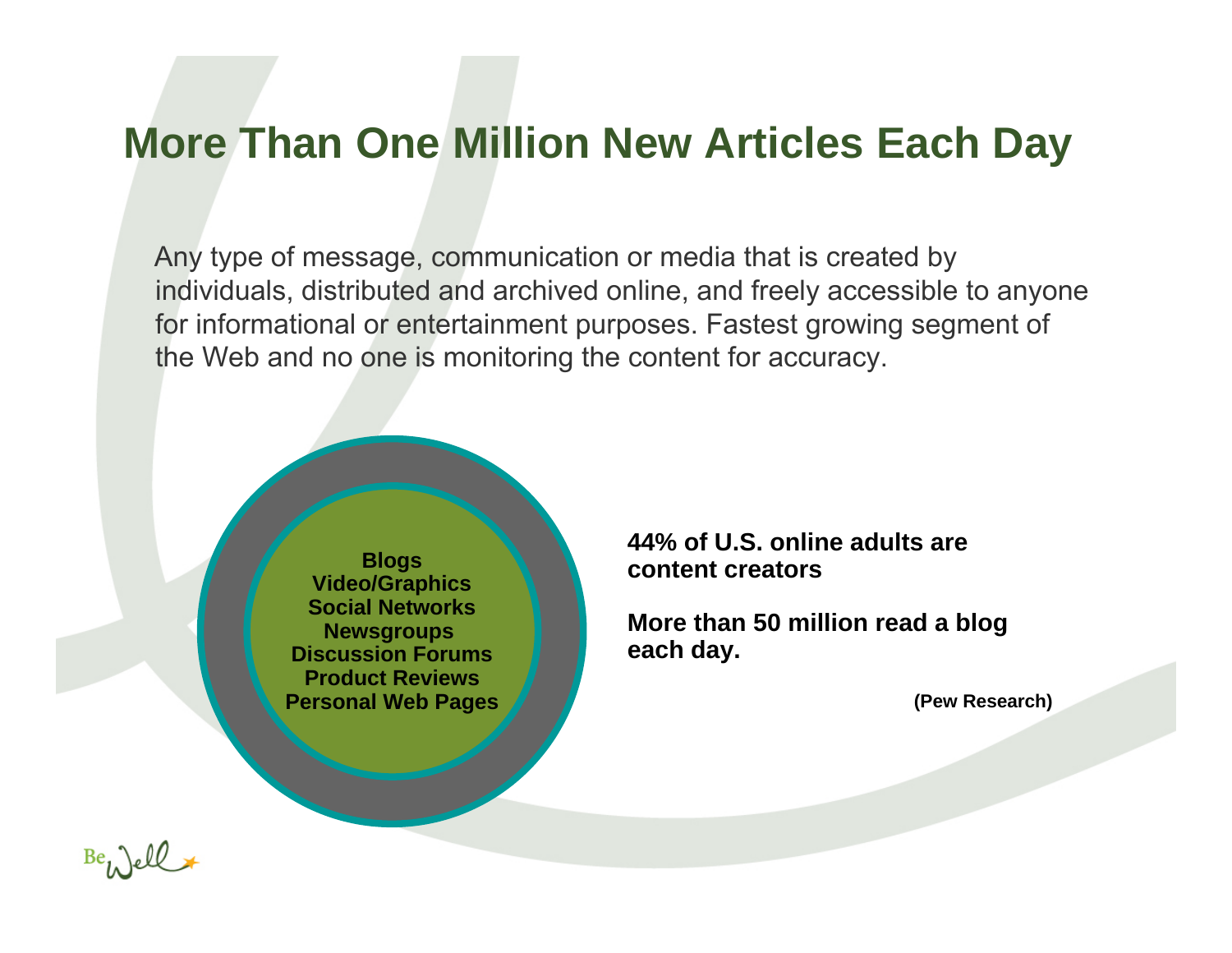## **Why it's Different**



- Newspapers, TV, radio, books are static.
- $\bullet$  Social media is supple, flexible and lively.
- ●Changeable, interactive,
- ● Shared - words belong to the collective
- $\bullet$ Each person can be influential

 $Be_{l}$   $de_{l}$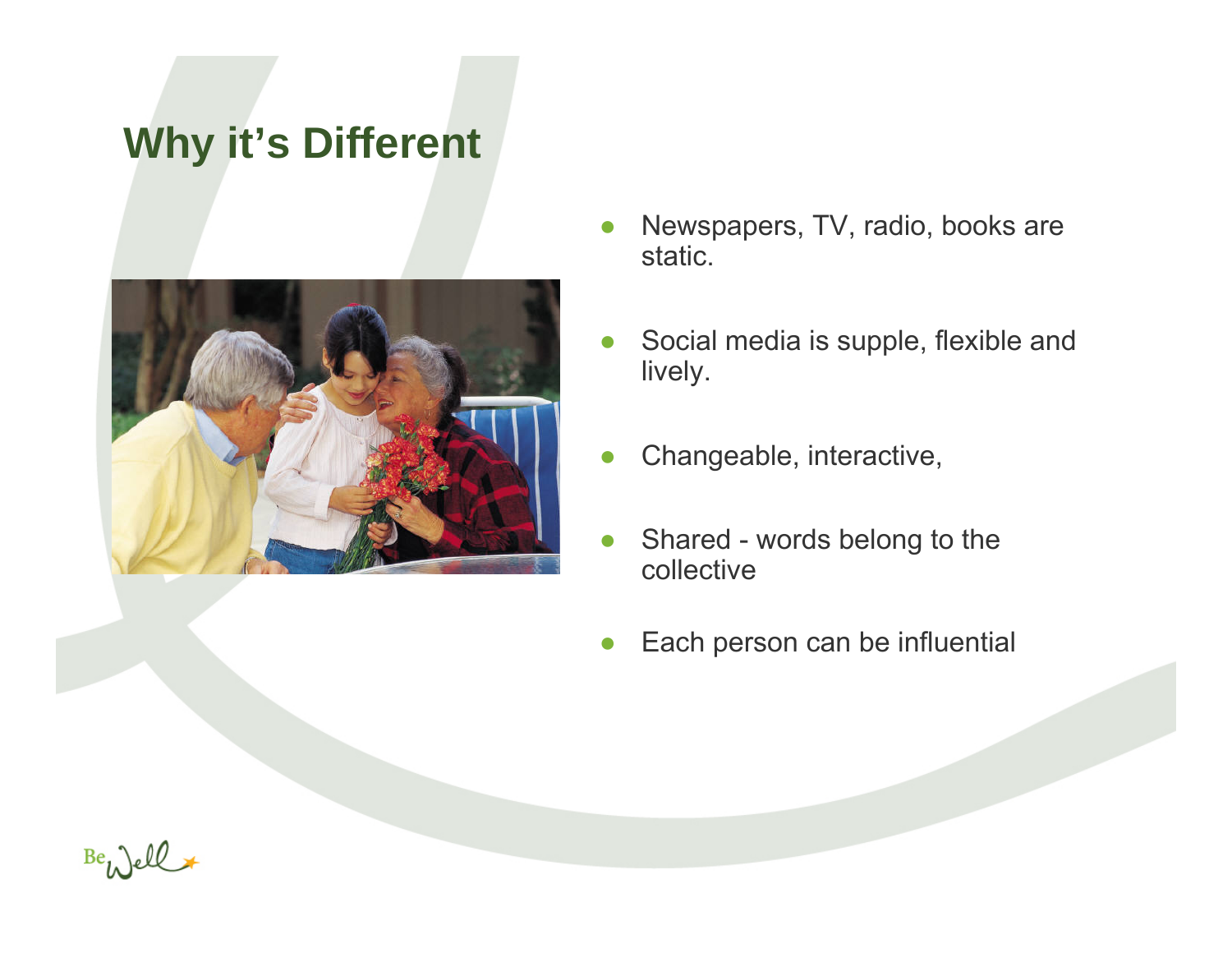# **1. The App Era**

### ●**There are over 6,000 consumer health apps**

- First Aid, Emergency
- Blood Pressure
- Fitness

#### ●**80% from Apple alone**

- Health apps ranked in top 5 category by volume in Apple's App Store
- Exponential growth on other platforms
- Computers, cell phones, ipad and whatever's next
- ● **Physician/Patient Relationship**
	- Provide consumers Guidance
	- Communications platform
	- The doctor is needed to vet and guide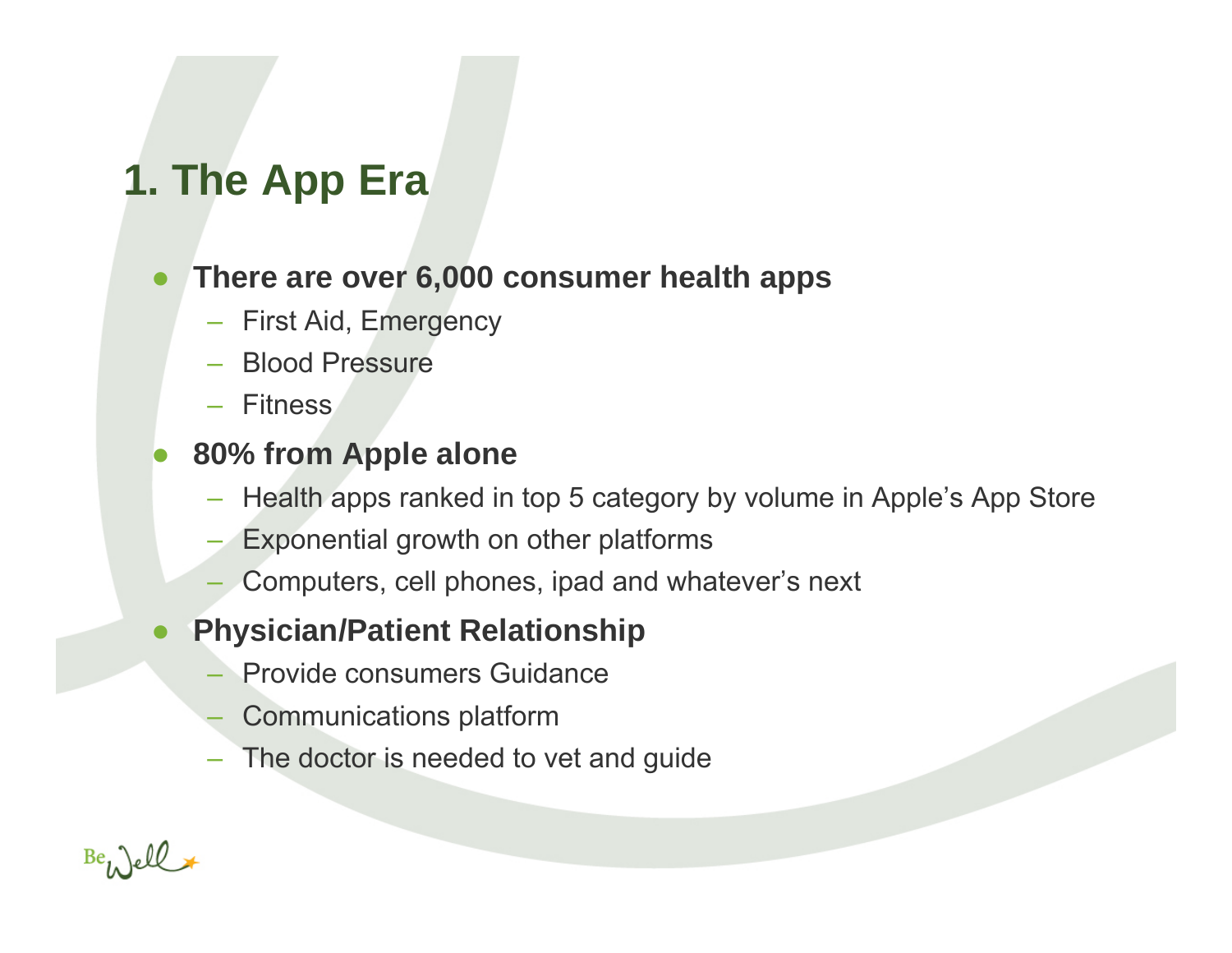# **2. Hand Held Healthcare**

#### ●**mHealth**

- Mobile phones, PDA's, Monitoring Devices
- Collect Data, Deliver to Healthcare Practitioners, Researchers
- Real Time Monitoring
- Electronic Records, Patient Health Records

### $\bullet$ **Physician/Patient Relationship**

- Remote monitoring
- Real time Treatment Adjustments
- Shared Data
- Quality of Care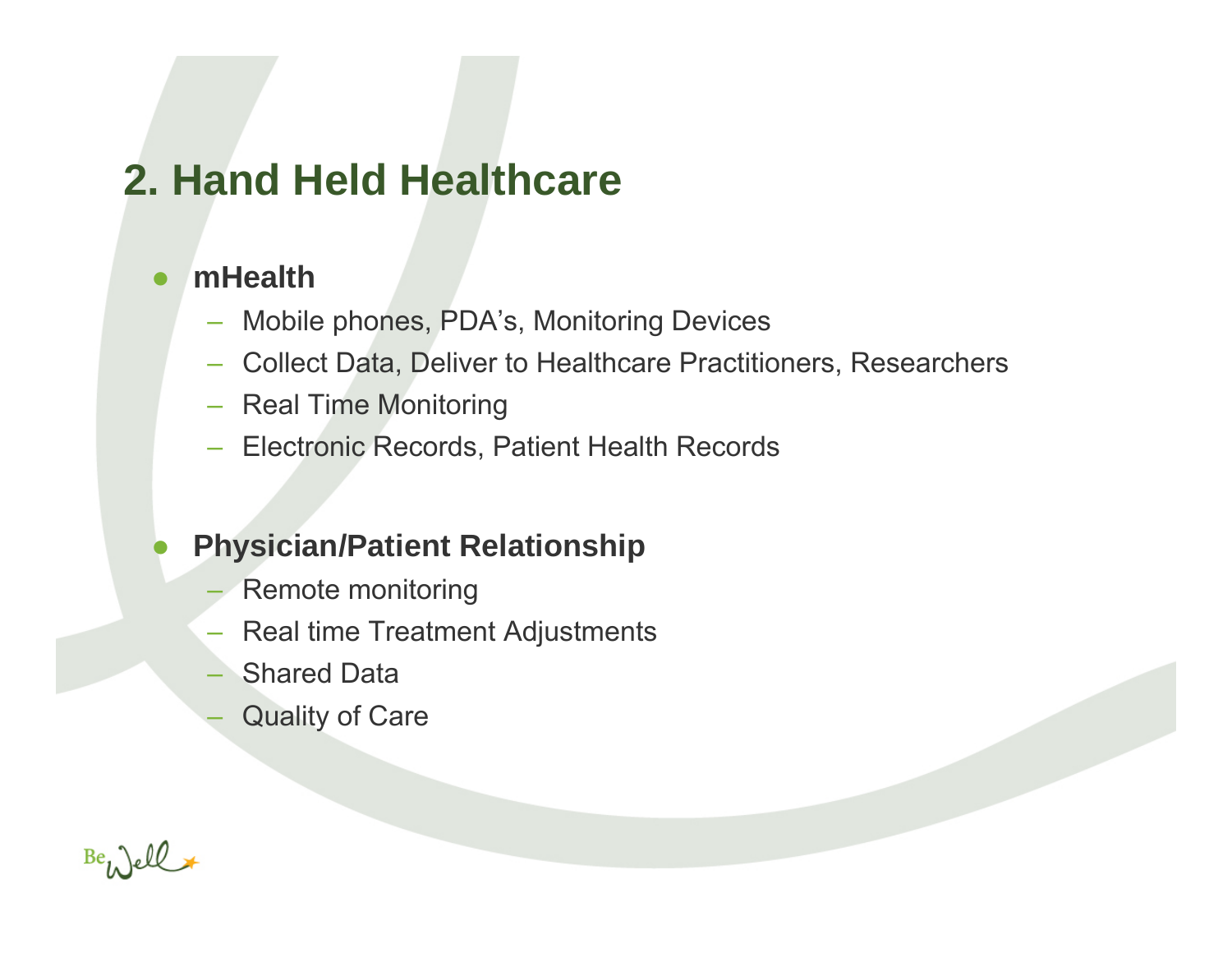# **3. The Health Analyst**

#### ●**A Step Beyond Personal Health Records**

– Google Health, Microsoft Health Vault

#### ●**Keas**

– Founded by Adam Bosworth(Google)

### ●**Similar to Financial Analysts**

- Help Consumers Understand their Health Data
- Physician/Wellness Experts design personal plans

### ●**Physician/Patient Relationship**

- **Disruptive**
- Consumers access health providers electronically, take ownership of their own health care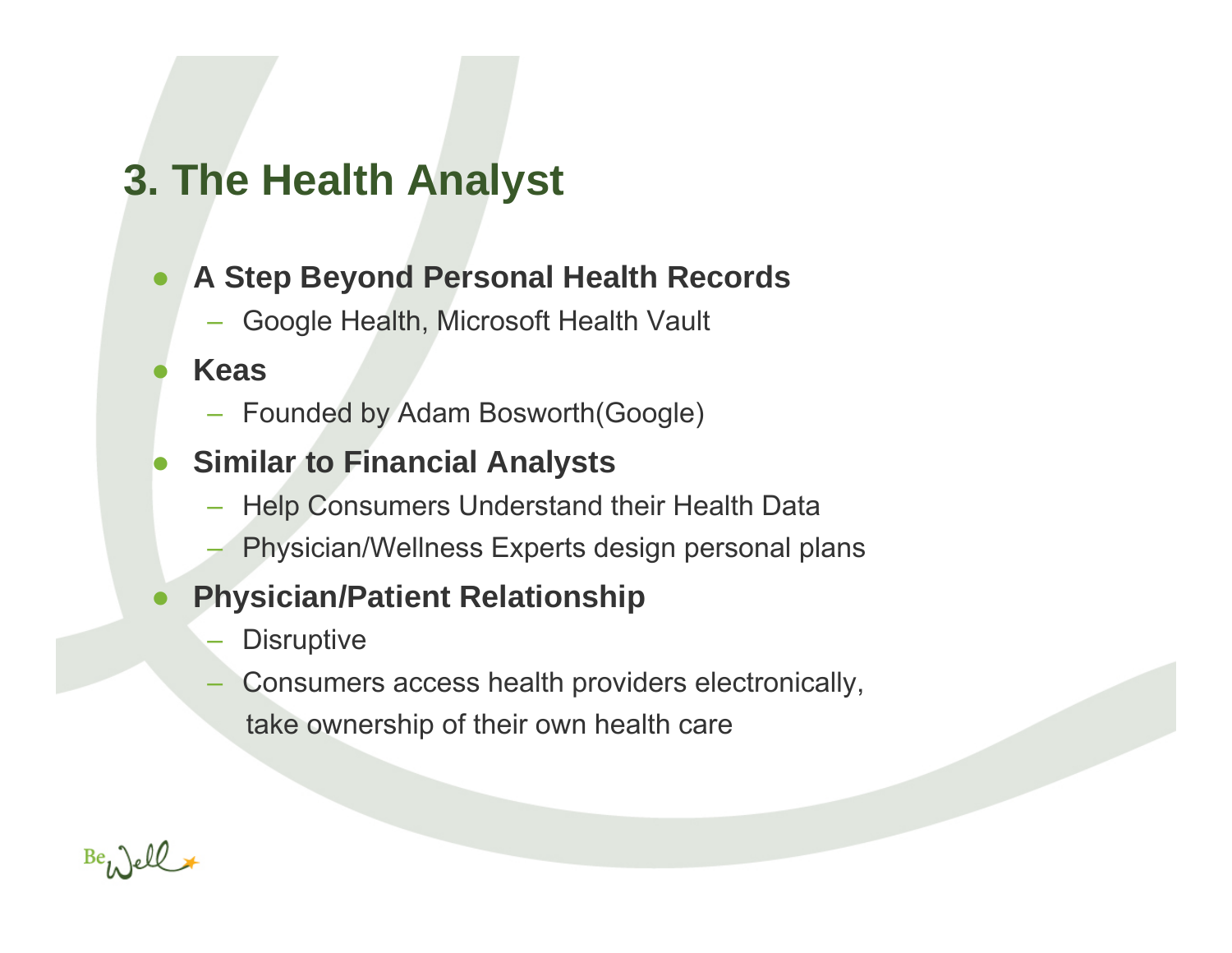## **4. The Outside In Factor**

#### ●**Importing Innovation**

- Historically: Companies first designed products for wealthy countries
- Now: Recognizing needs of Specific Cultures
- Developing countries need low costs, small size, high quality
- Result: Innovations from other countries can impact U.S.

### ●**Example: GE**

- Hand Held Electrocardiogram -\$1000
- PC Based Ultrasound \$15,000
- ● **Physician/Patient Relationship**
	- Reduce costs, increase access to care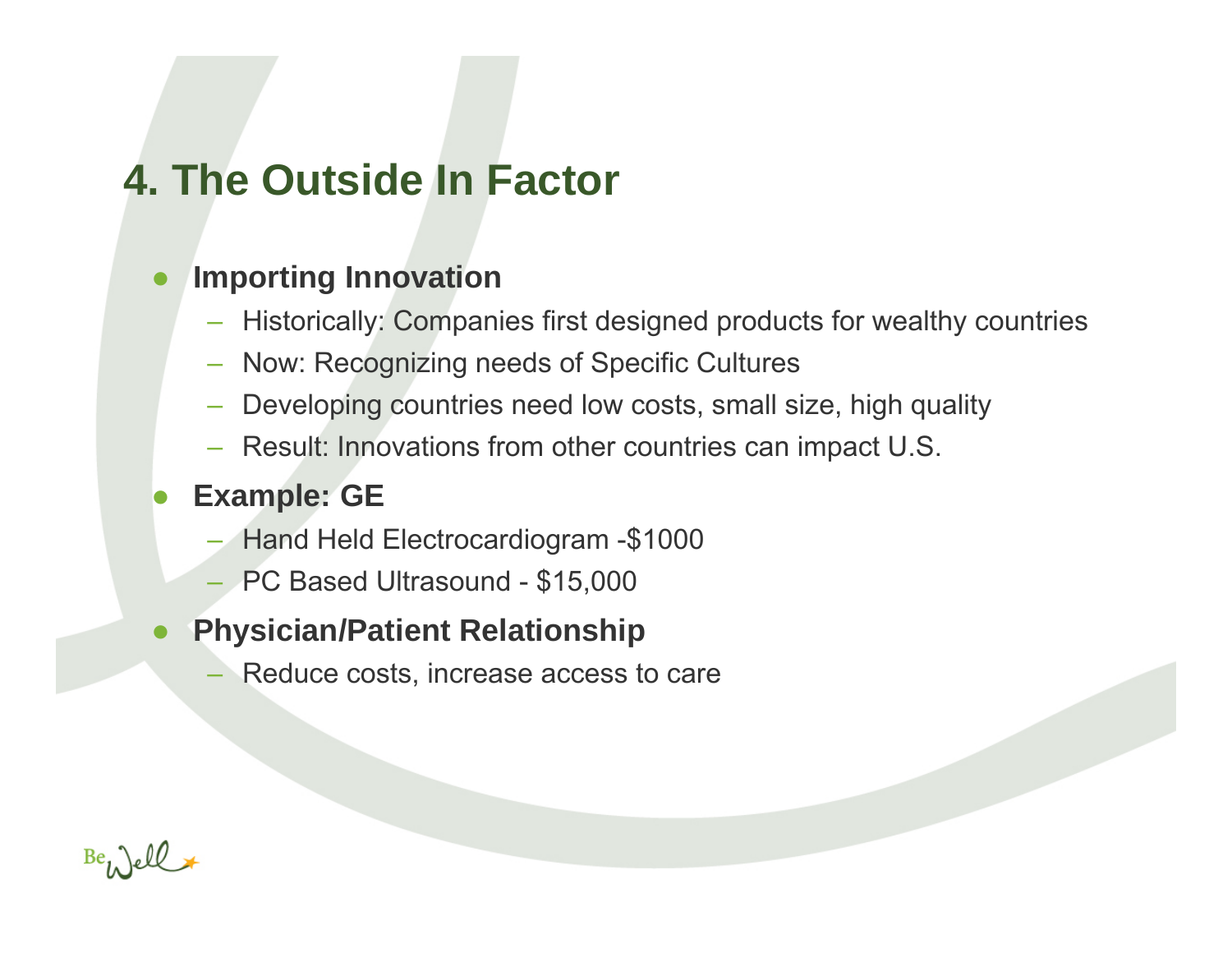## **5. Social to Global Networks**

### ●**Global Revolutions Born in the USA**

- Facebook Revolutions in the Middle East
- Aggregation of People & Ideas Driving Change

### ●**The Ability to Connect, The Power to Change**

- Individual Knowledge to a Social based Collective Body
- PatientsLikeMe
	- •Collect, share outcome based patient data
	- •Sharing data with doctors, companies

### ●**Physician/Patient Relationship**

- Better informed patients
- Real time data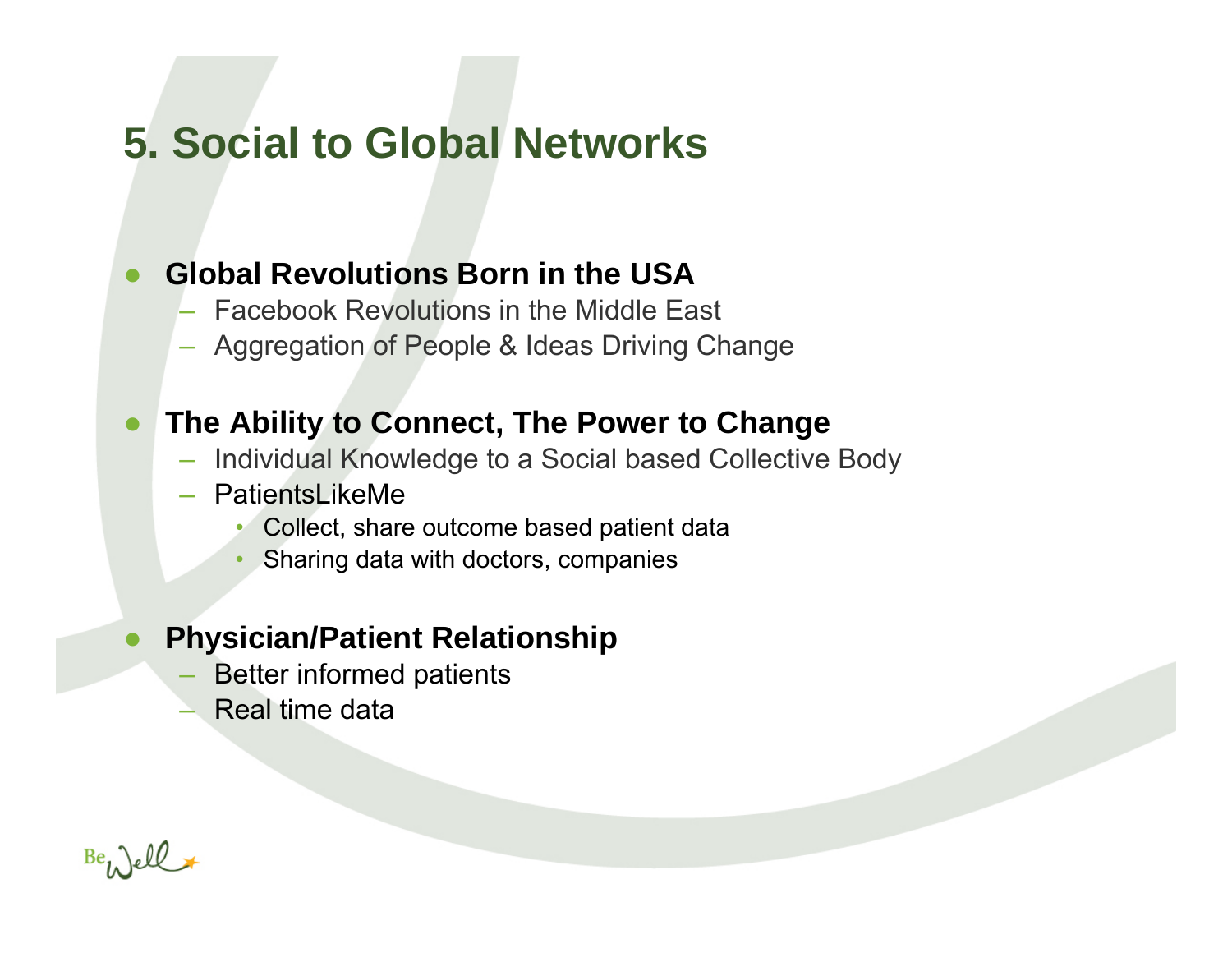## **Social Networking & Blogging About Health**

Weblogs Cumulative: March 2003 - March 2007



Date

 $Be_{1}$  ell

**Source: Technorati**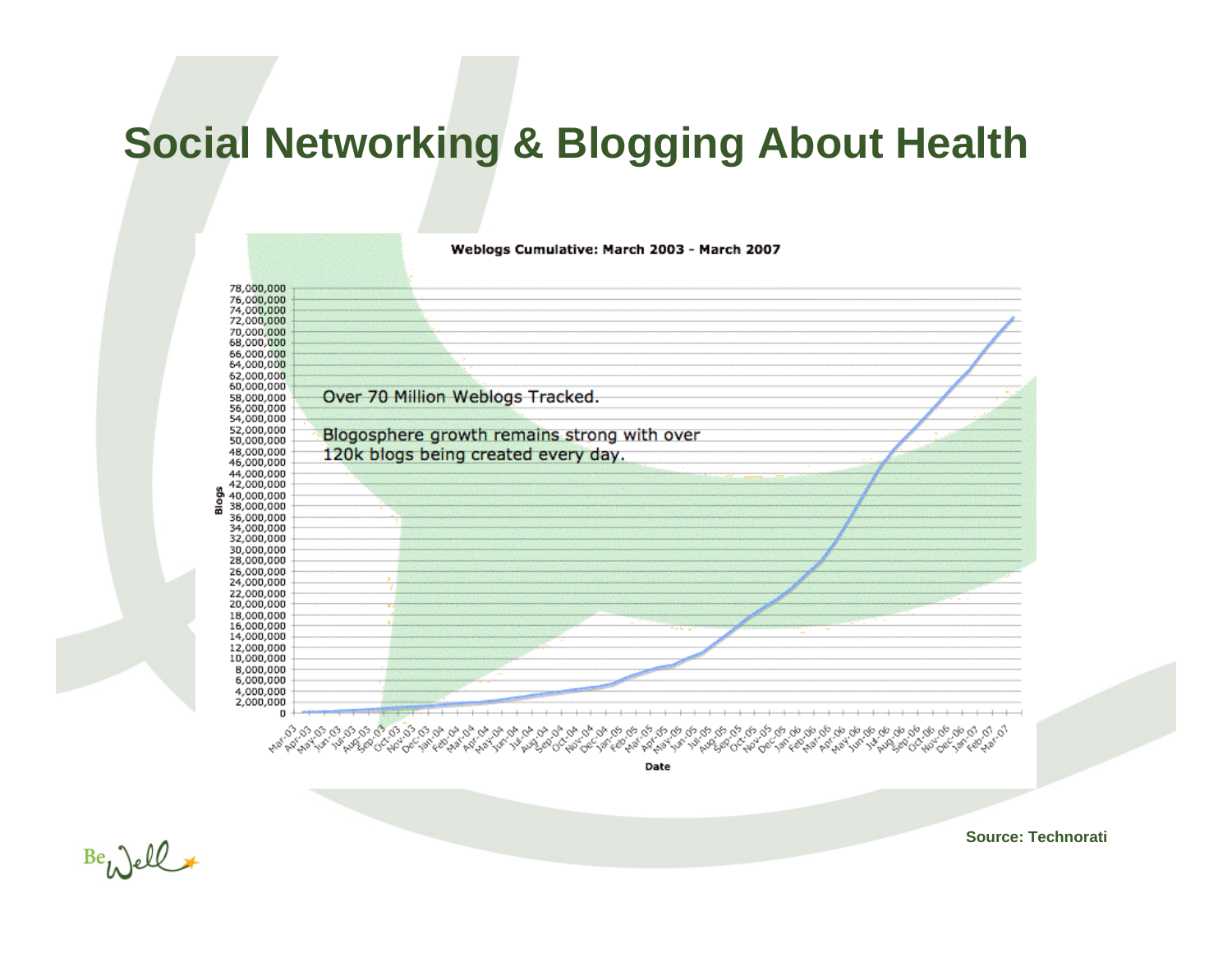## **Our Experience- A Need for Expert Guidance**

- ● More than 75% of Internet user do not regularly check the source and data of the information that they find.
- ●Health information is incomplete, inaccurate, and/or misleading.
- ●Perception - 86% of searchers rate health information as reliable.
- •Many health sites offer information, but little guidance
- •Content is generic, licensed from same sources
- • Seismic shift from text to video, yet few sites have the creative programming and talent to successfully engage consumers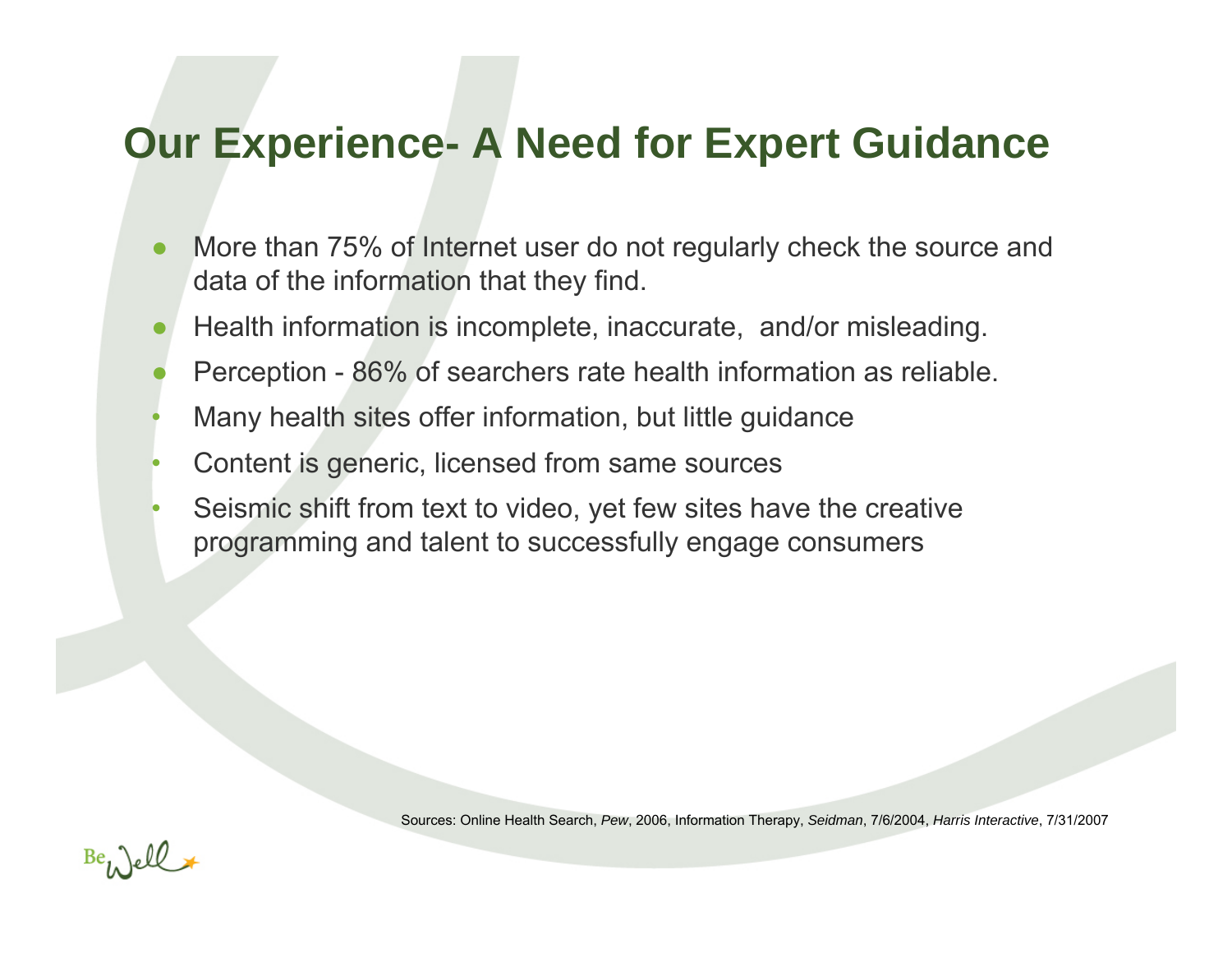## **Women & Social Networks**

- ●Women inherently form and belong to communities
- ● Online communities - Natural extension of personal relationships
	- –Meet the need of women to connect, find others like them
	- Women tend to trust others like them vs. authority figures
- ●Social contact has a positive influence on health
- ● Collective wisdom of large scale participation
	- –Managing chronic conditions
	- Sharing observations
	- Aggregating information
	- Increasing the likelihood of finding information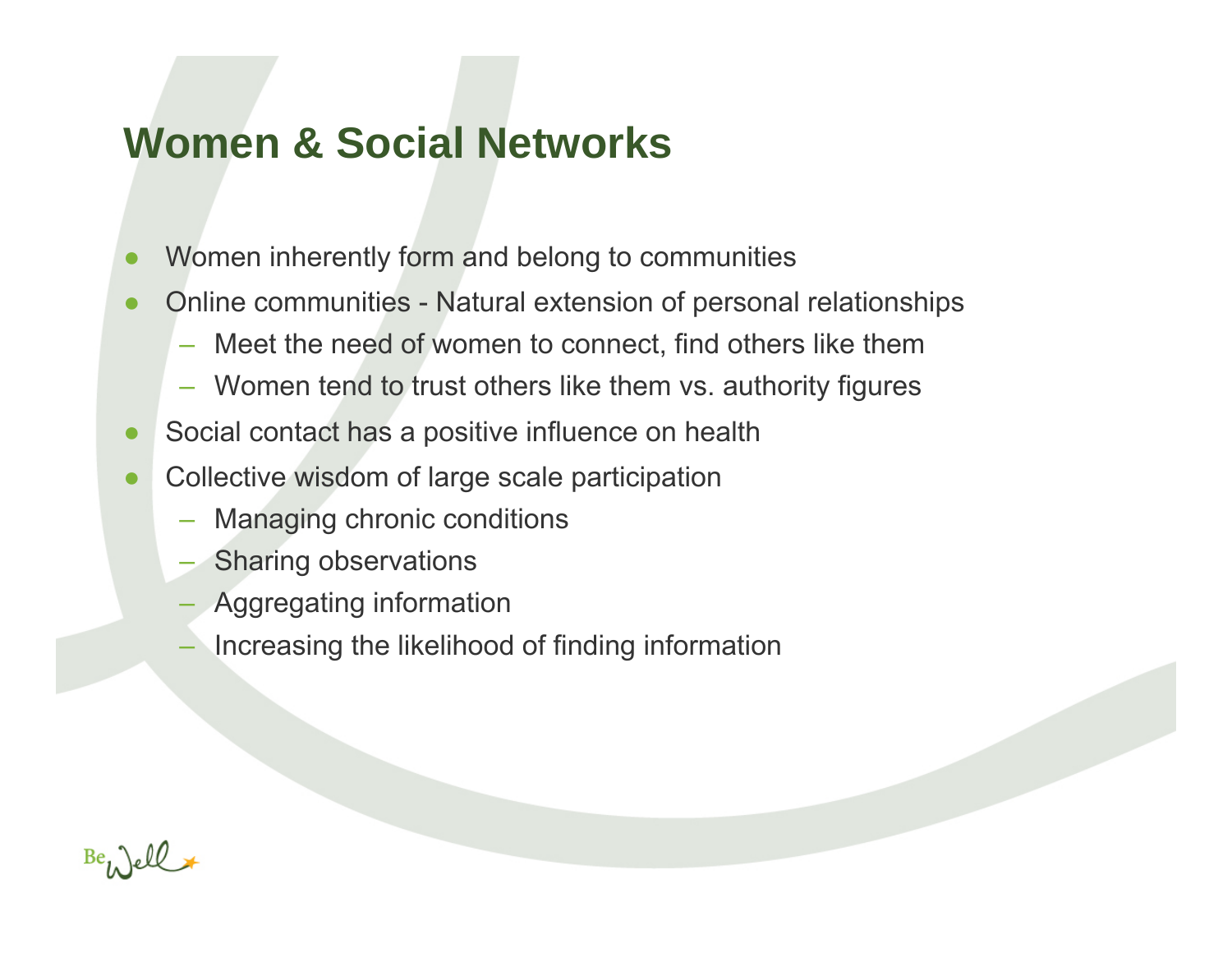# **BeWell: First Expert Guided Video Health Network**



**MARIANNE LEGATO, M.D.** 

#### **COMMUNITIES**

**Medical Conditions** 

**Healthy Living** 

**Sex and Relationships** 

Reproductive Health

**Breast Cancer** Coning and Chrono



**OVERHEARD ON THE BLOGS** 

The Hole Story: Body Piercing & Safety Hope A. Ricciotti, M.D. (bio »)

As a gynecolgist, I see all kinds of piercings, which have become very common in places beyond the earlobes. These days, I find jewelry in the tonque, lips, upper ear,

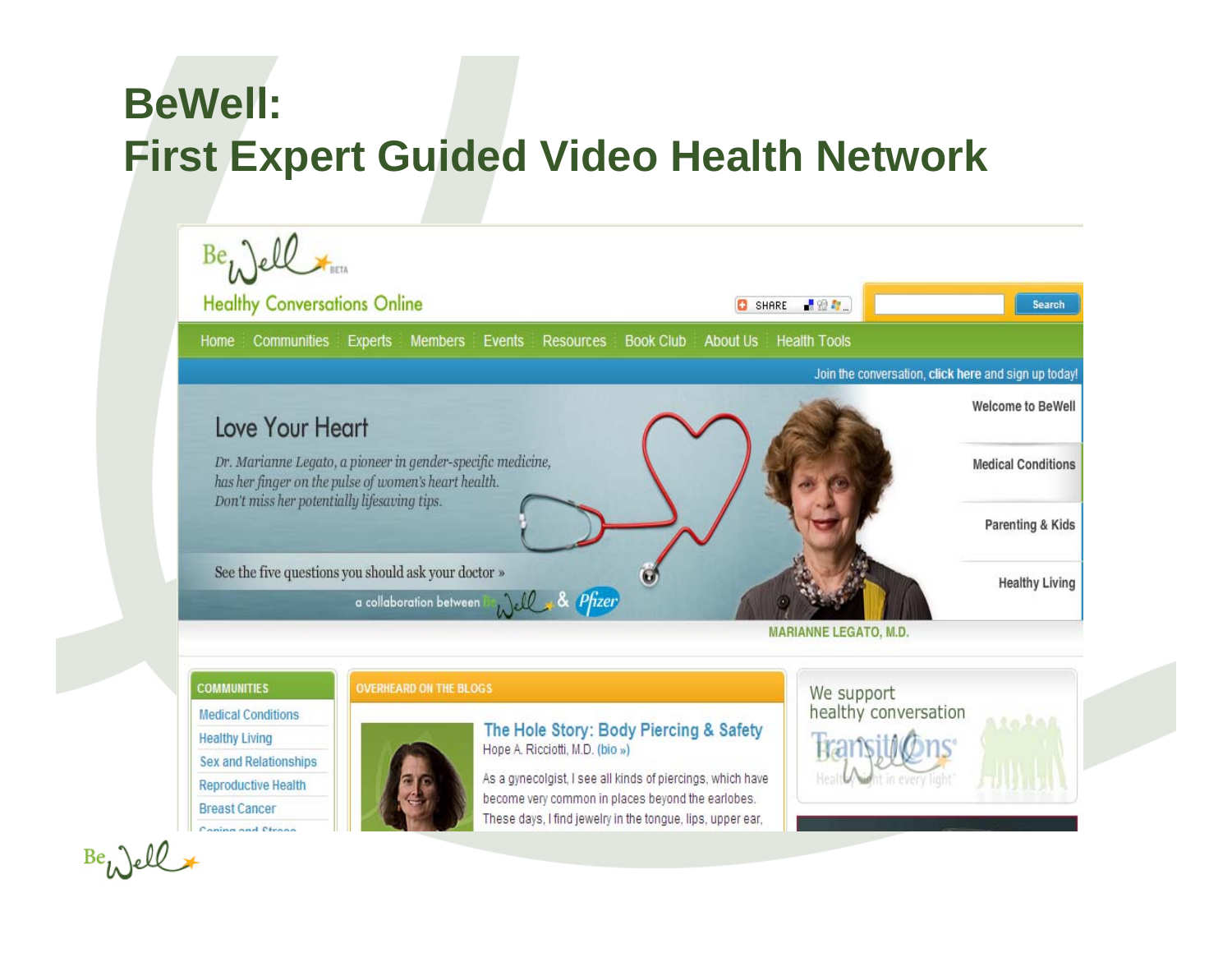#### $\bullet\bullet$  $\bullet$ GoodHealthMedia

# **THE BEWELL NETWORK**



### **Original Expert Content and Community**

- $\bullet$ Be Well TV
- •Be Well Blogs
- $\bullet$  Be Well Communities
	- • Access to the leading health influencers across 18+ Health Categories
	- • Custom Health Video from Experts including Dr Nancy Snyderman
	- •Independent, credible source
	- Vast reach across top GHM health sites (40 million users per month)

Be Well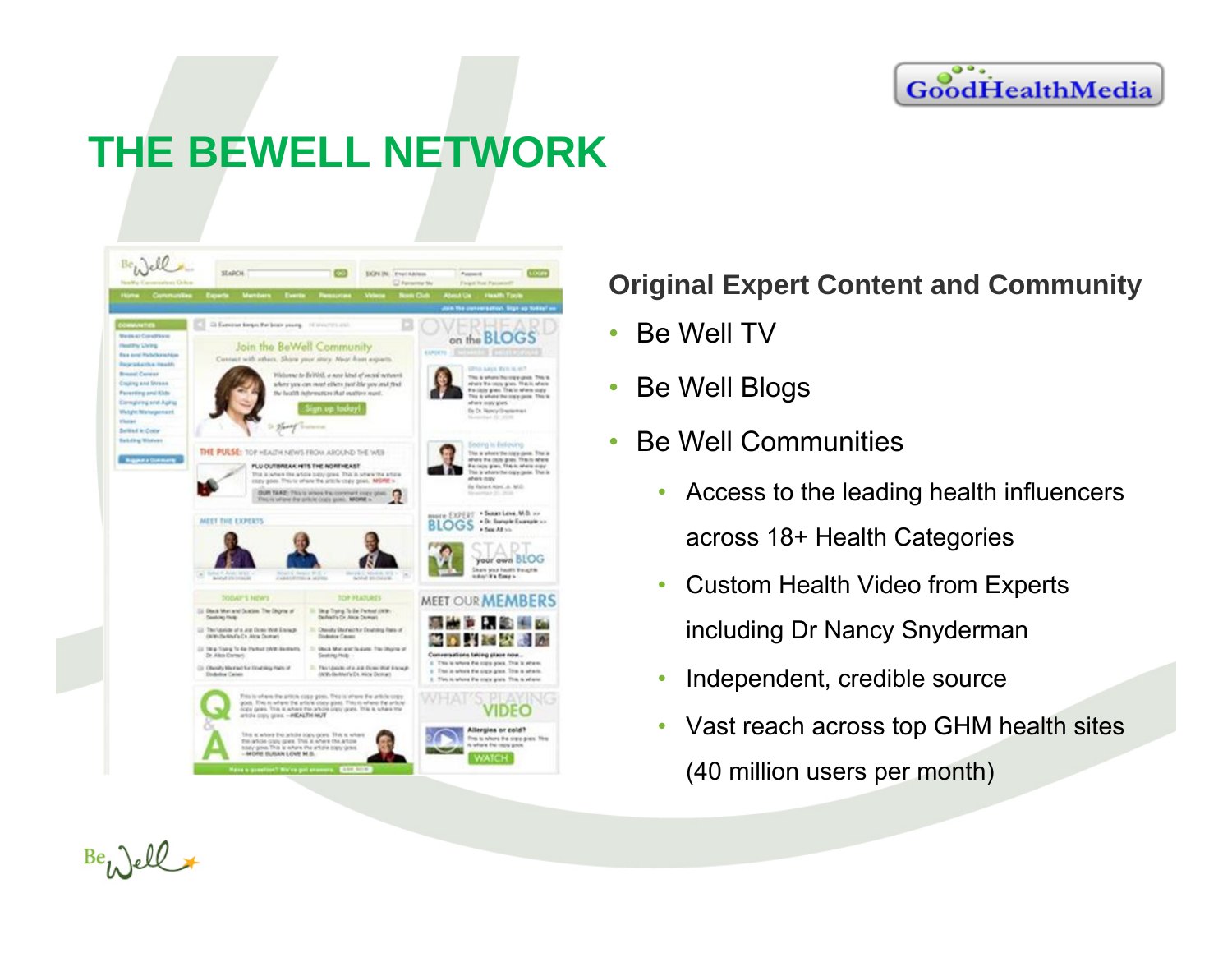# **BeWell TV**

- • First to offer a true team of Experts
	- •Collaborated on consumer health communications for 10 years
	- •Dubbed the "Medical Dream Team" by *O, the Ophra Magazine*
- • Warm, engaging conversations
	- $\bullet$ In the style of "The View" ; talking with your best friend
- • Expert team chosen by Dr. Nancy Snyderman, co-founder, BeWell, Chief Medical Editor, NBC News
	- $\bullet$ Evidence based, respected in their fields
	- •Outstanding communicators.
	- •Authors, columnists, media commentators
	- •Current, creative, provocative
- $\bullet$  Creative, inspiring, informative programming
	- •Testimonials, interviews and conversations
	- $\bullet$ New, not re-purposed, licensed content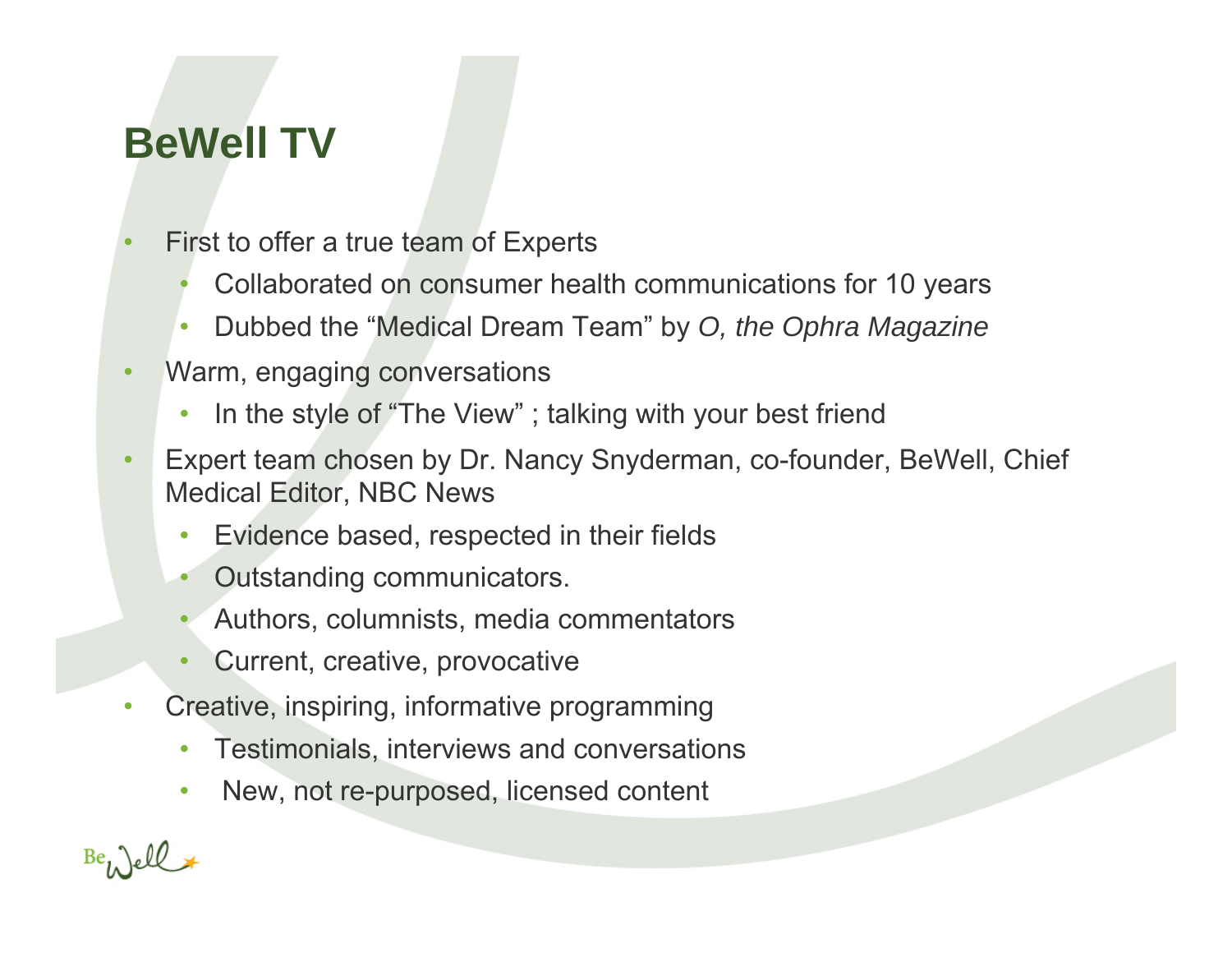## **40 Million More in the Waiting Room**

- ● Urgent Need to Increase health literacy, educate consumers
	- Healthcare Bill will Expand the Pool of coverage by 40 Million people. Healthcare providers are not expanding Concurrently.

- ●Population is diverse, mobile
- ●Federal/state Funding Limited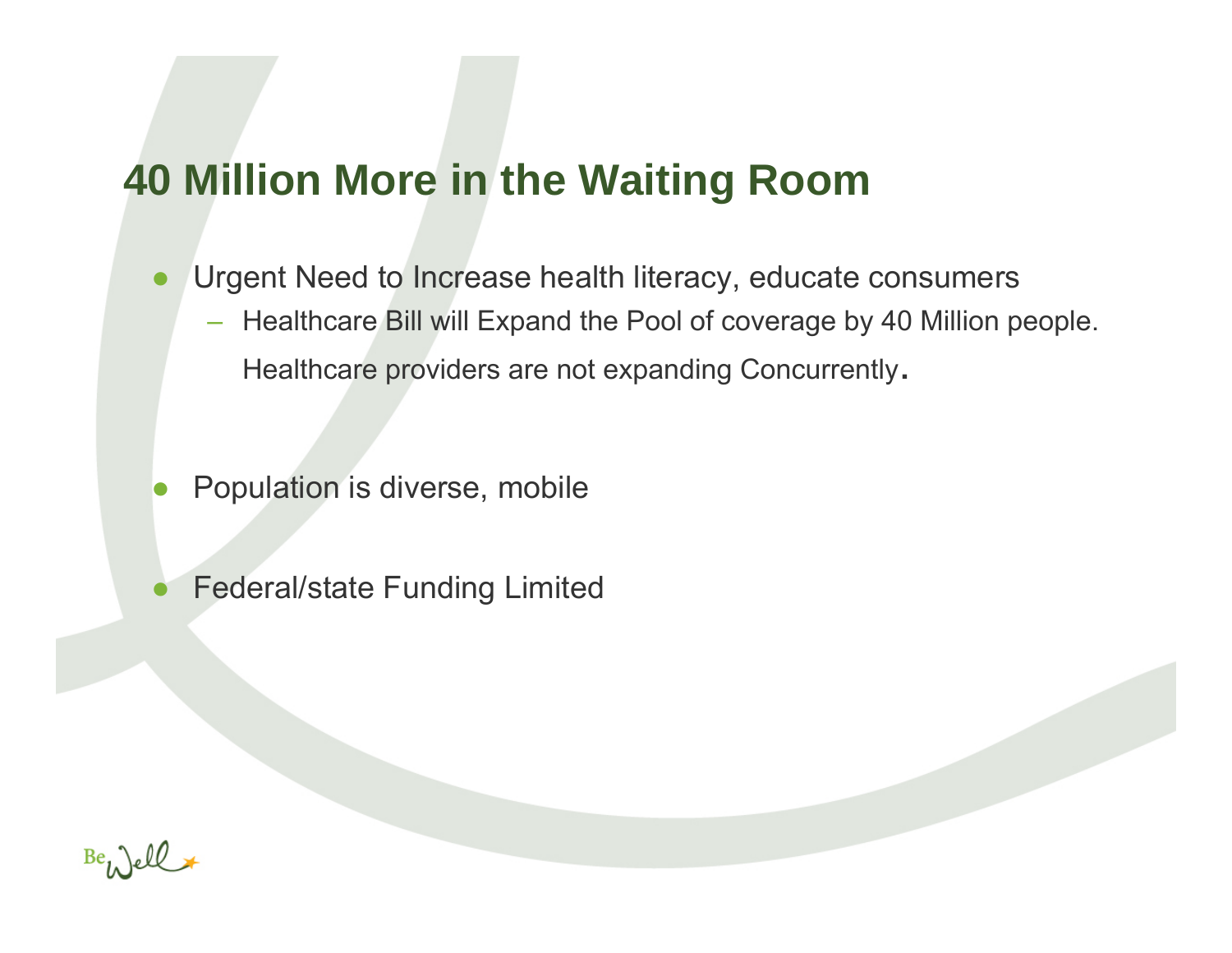# **Pledging the Oath, Delivering its Promise**

#### ●**The Oath**

"I will remember that there is art to medicine as well as science, and that warmth, sympathy, and understanding may outweigh the surgeon's knife or the chemist's drug".

### **The Challenge**

 Delivering the warmth, sympathy and understanding that engages patients and builds a relationship – in 15 minutes - with internet armed patients

### **The Promise**

 Innovation and Technology Will Support Physicians in fulfilling their pledge that has endured through the ages

●

 $\bullet$